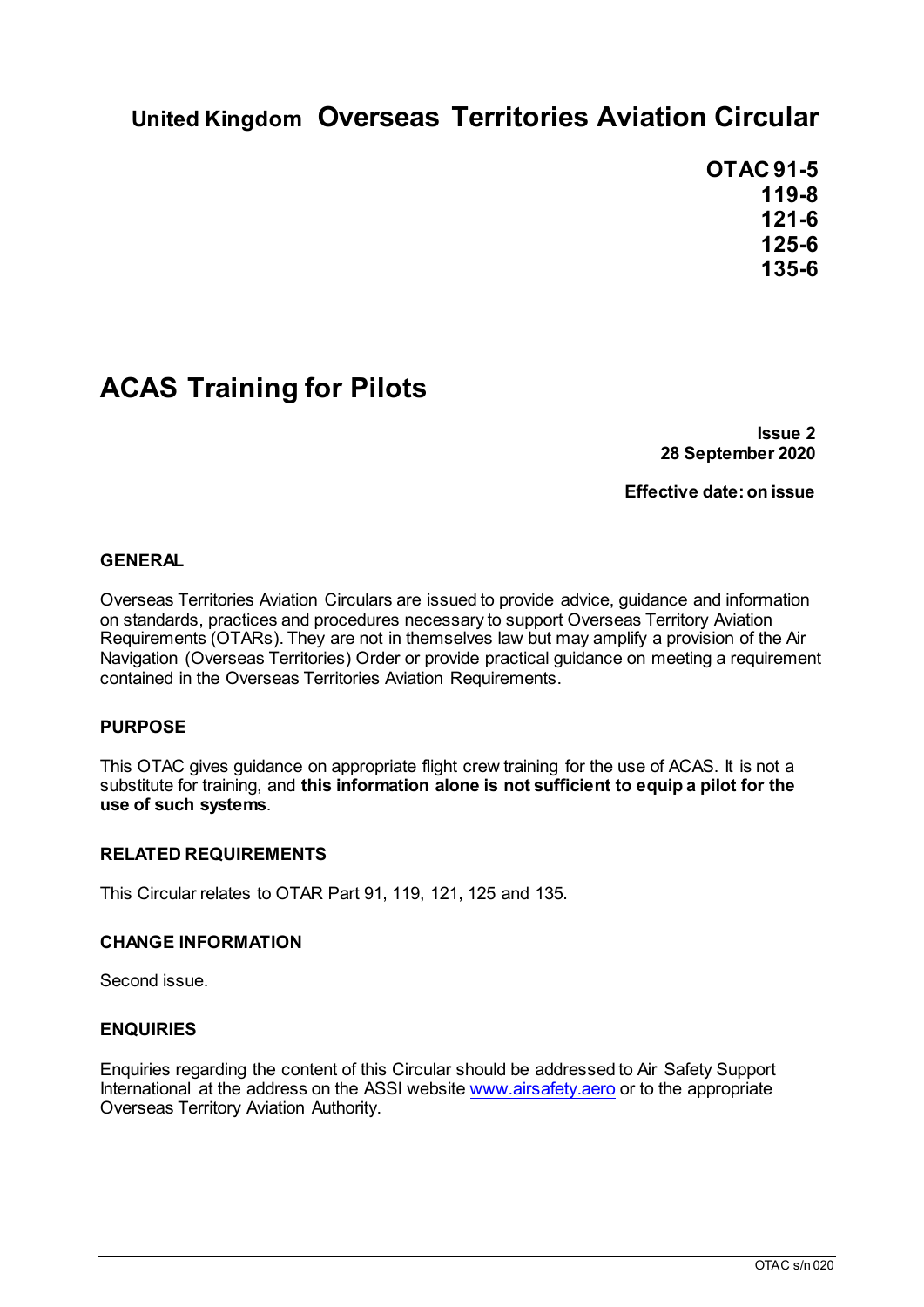### **CONTENTS**

| 2                                                                 |  |  |  |  |
|-------------------------------------------------------------------|--|--|--|--|
| 3                                                                 |  |  |  |  |
|                                                                   |  |  |  |  |
| 5 <sup>5</sup>                                                    |  |  |  |  |
| <b>APPFNDIX A</b>                                                 |  |  |  |  |
| GUIDANCE ON FLIGHT CREW TRAINING PROGRAMMES FOR USE OF ACAS II  6 |  |  |  |  |
| $\overline{1}$                                                    |  |  |  |  |
| $\mathcal{P}$                                                     |  |  |  |  |
| 3 <sup>1</sup>                                                    |  |  |  |  |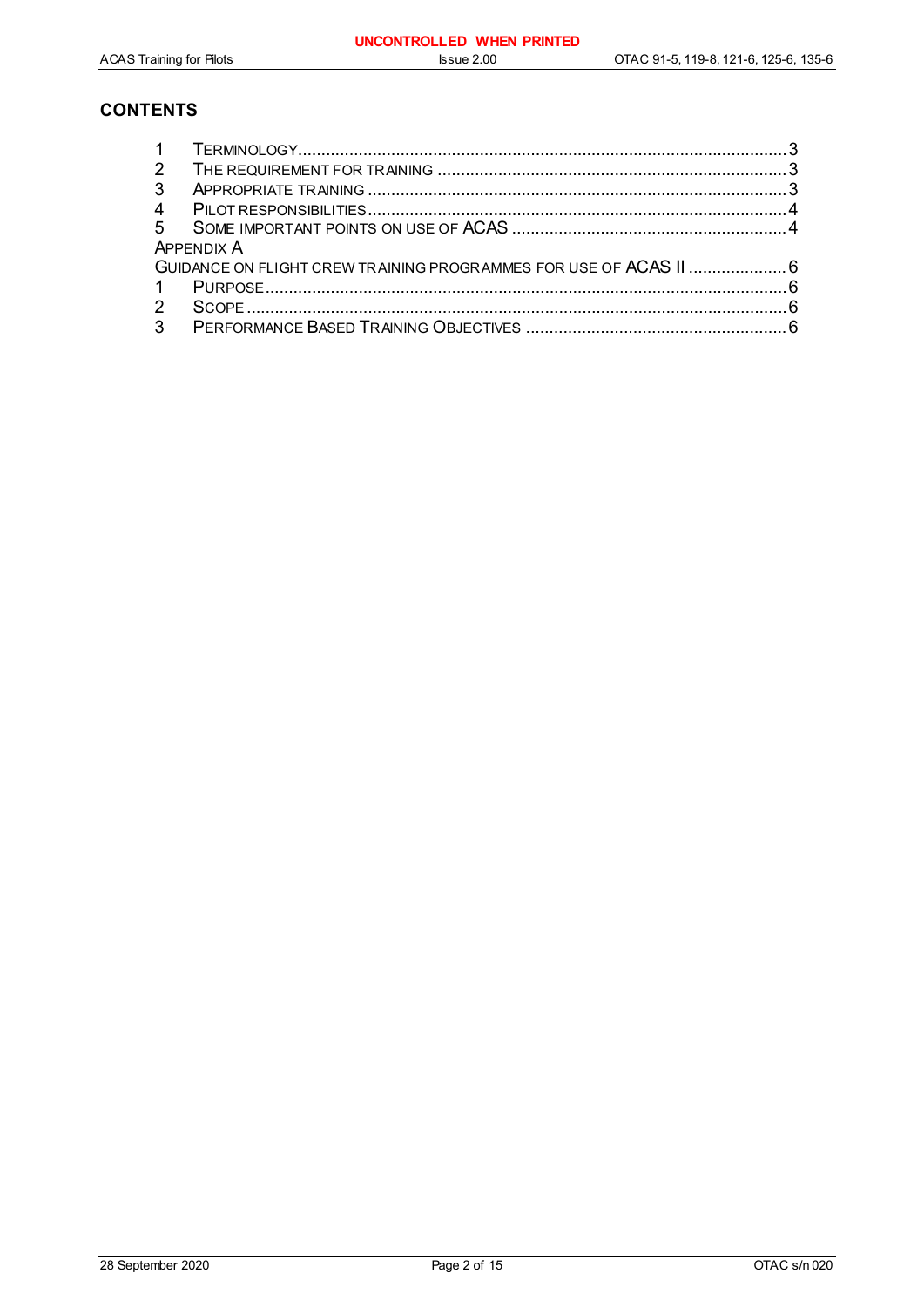# **1 Terminology**

Although the terms ACAS and TCAS are often used interchangeably, they are not synonymous:

**ACAS -** An aircraft system based on secondary surveillance radar (SSR) transponder signals which operates independently of ground-based equipment to provide advice to the pilot on potential conflicting aircraft that are equipped with SSR transponders. It is the term for airborne collision avoidance systems generally.

**ACAS** is also the term used by ICAO to mean ACAS II - a collision avoidance device that meets the technical performance parameters specified in ICAO Annex 10, Volume IV.

**TCAS** is the term used in the FAA Technical Standard Orders (TSO) in relation to the approval of such equipment.

**TCAS II version 7.1** is the only system which is compliant with ICAO ACAS II technical standards.

### **2 The requirement for training**

The requirement that applies to the flight crew of aircraft registered in the Territory and to all aircraft operating or navigating within the Territory is in OTAR Part 91 -

91.910 Flight crew qualification

*The pilot-in-command shall satisfy himself that:*

*(e) where an aircraft is equipped with an airborne collision avoidance system, that each flight crew member has been appropriately trained to competency in the use of that equipment and the avoidance of collisions*.

# **3 Appropriate training**

- 3.1 It is the responsibility of the pilot-in-command to ensure that each flight crew member (including himself) has been appropriately trained to competency in the use of the aircraft's ACAS equipment and the avoidance of collisions.
- 3.2 Under the OTARs, aircraft that are required to have ACAS must be equipped with ACAS II. Operation of ACAS II equipment is detailed in the Procedures for Air Navigation Services — Aircraft Operations (PANS-OPS, Doc 8168), Volume III, Section 4, Secondary Surveillance Radar (SSR) Transponder Operating Procedures, Chapter 3 – Operation of Airborne Collision Avoidance System (ACAS) Equipment.
- 3.3 *ACAS II Training Guidelines for Pilots* are provided in PANS-OPS, Volume III, Attachment A to Section 4, Chapter 3; and in Appendix A to this OTAC.
- 3.4 **For flying an aircraft equipped with ACAS II** the following may be taken as evidence of appropriate training:
	- (a) Possession of a type rating for an aeroplane equipped with ACAS II, where the operation and use of ACAS II are included in the training syllabus for the type rating; or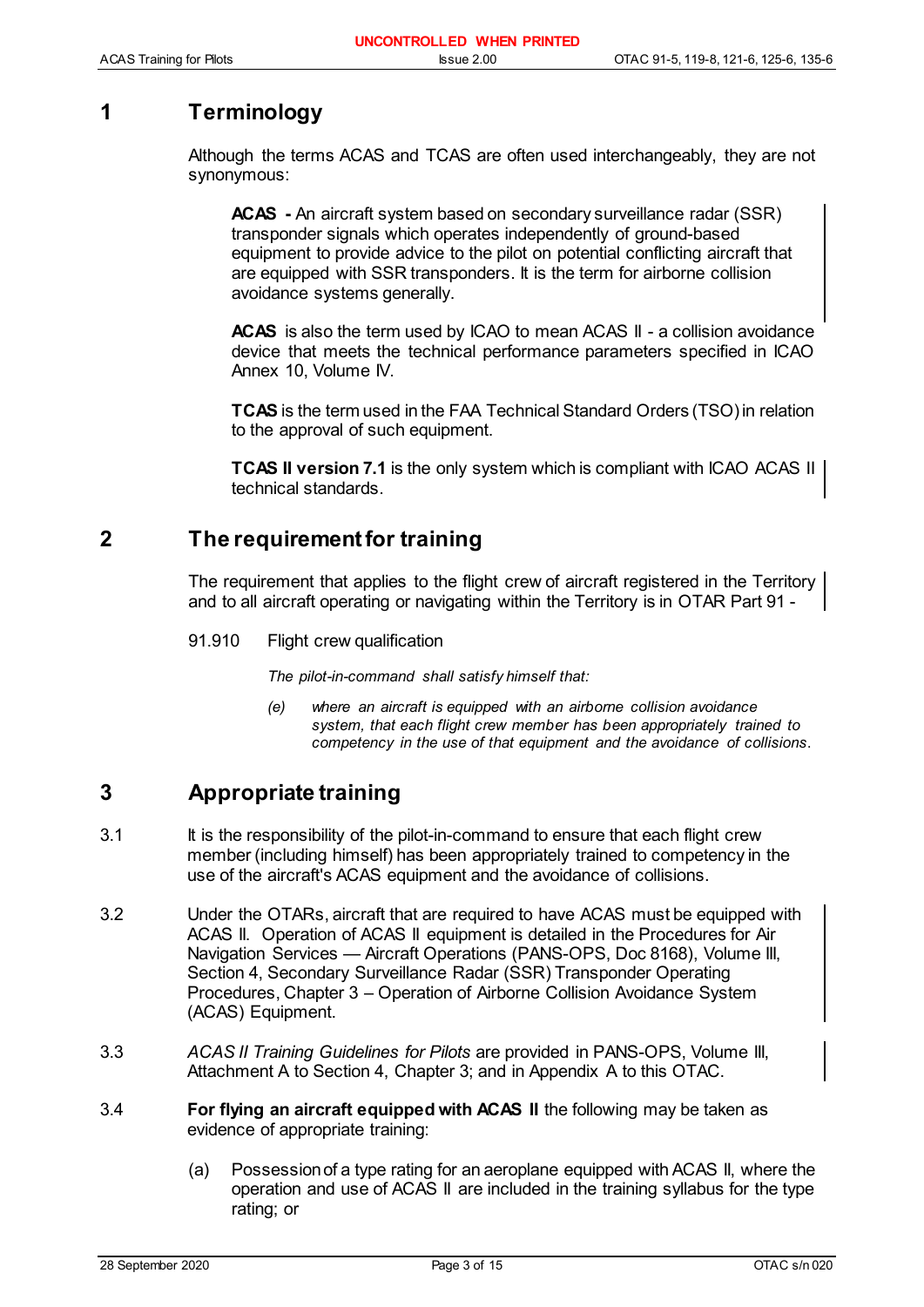|                                 | UNCONTROLLED WHEN PRINTED |                                       |
|---------------------------------|---------------------------|---------------------------------------|
| <b>ACAS Training for Pilots</b> | $l$ ssue $2.00$           | OTAC 91-5, 119-8, 121-6, 125-6, 135-6 |

(b) Possession of a document issued by a training organisation, or a person approved by the aviation authority of an ICAO Contracting State to conduct training for pilots in the use of ACAS II, indicating that the holder has been trained in accordance with the guidelines referred to in paragraph 3.3 above.

### 3.5 **For flying aircraft equipped with one of the simpler ACAS systems** eg ACAS I

- (a) Although carriage of the equipment is not mandatory, the pilot-in-command must still ensure that each flight crew member has been appropriately trained to competency in the use of that equipment. If this were not done, any lack of understanding could lead a pilot to manoeuvre in conflict with an aircraft that is ACAS II equipped.
- (b) Pilots of aircraft with the simpler ACAS systems should have received, as a minimum, a comprehensive pre-flight briefing by a pilot who has been trained in the use of ACAS II in accordance with the guidelines referred to in paragraph 3.3 above.
- Note: Provisions for conduct and recording of differences training are in OTAR Part 61.

### **4 Pilot responsibilities**

- 4.1 ICAO PANS-OPS Volume III, Section 4, Chapter 3 *Operation of airborne collision avoidance system (ACAS) equipment* states that in the event of an ACAS Resolution Advisory (RA) pilots shall respond immediately by following the RA as indicated, unless doing so would jeopardise the safety of the aircraft.
- 4.2 This does not diminish the authority and responsibility of the pilot-in-command to ensure safe flight.
- 4.3 ACAS RAs may, in some cases, conflict with flight path requirements due to terrain, such as an obstacle-limited climb segment or an approach to rising terrain. Since many approved instrument procedures and IFR clearances are predicated on avoiding high terrain or obstacles, it is particularly important that pilots maintain situational awareness and continue to use accepted operating practices and judgement when following ACAS RAs.
- 4.4 Since ACAS does not respond to aircraft unless they are equipped with a functioning transponder, ACAS does not ensure safe separation in every case. It is important, wherever possible, to maintain frequent outside visual scan, use seeand-avoid vigilance and to continue to communicate with ATC as appropriate.

### **5 Some important points on use of ACAS**

- Pilots need to be aware of the ACAS version they use, and its limitations; and be trained according that version.
- To support the effectiveness of ACAS, the pilot of any aircraft that is fitted with a transponder (even when flying VFR and not ACAS equipped) should select the transponder ON with an appropriate code, with altitude reporting function (ALT, Mode C) if possible, at all times unless specifically requested otherwise.
- Some of the simpler ACAS systems, including ACAS I, can give only Traffic Alerts (TAs) and cannot generate Resolution Advisories (RAs).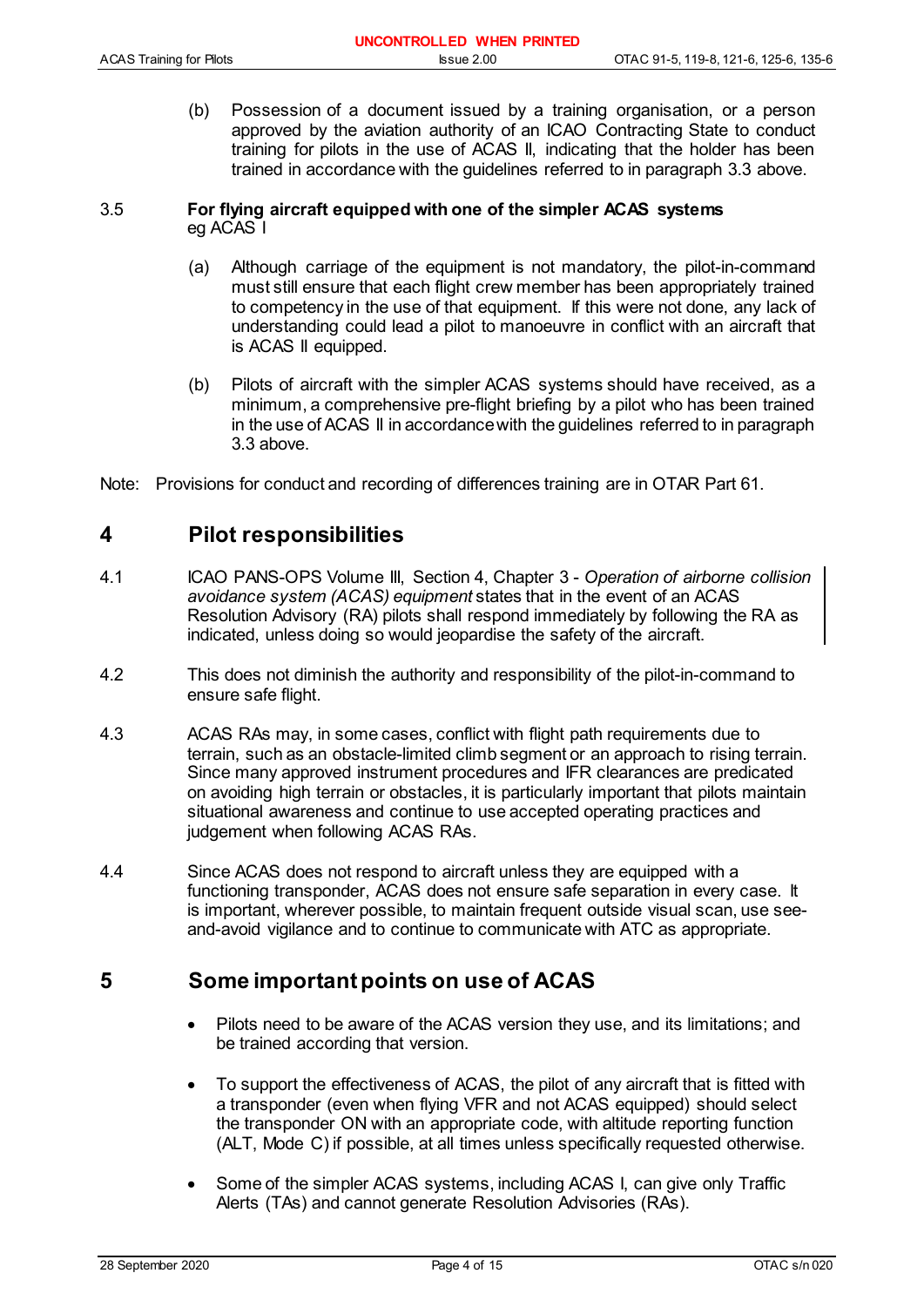- The objective of the TA is to assist the pilot in visual acquisition of conflicting traffic, i.e. where to look for the other aircraft.
- Visually acquired traffic may not be the same traffic as that causing a TA.
- The bearing displayed by ACAS is not sufficiently accurate to support the initiation of horizontal manoeuvres based solely on the traffic display. Pilots should be aware that the bearing indication may be up to 30 degrees in error.
- **Pilots must not manoeuvre in response to a Traffic Alert (TA) only**.
- With ACAS II, the purpose of the TA is to alert the pilot so that he can be prepared to respond to any RA that might follow.
- Pilots must not deviate from an assigned clearance on the basis of a TA only.
- TAs should not be reported to air traffic controllers. Similarly, "TCAS contact" should not be reported, e.g. after receiving traffic information from ATC.
- Reducing vertical rate before level-off, should reduce the number of unnecessary RAs, due to high vertical rate encounters, i.e. a rate of <1500 feet per minute throughout the last 1000 feet of climb or descent, to the assigned altitude or flight level (monitor autopilot performance during altitude capture).
- **Pilots must respond immediately to the RA as indicated, whatever the airspace, unless doing so would jeopardise the safety of the aircraft.**
- follow the RA even if there is a conflict between the RA and an air traffic control (ATC) instruction to manoeuvre.
- Visually acquired traffic may not be the same traffic as that causing an RA.
- When following an RA, the alteration of the flight path must be limited to what is necessary to comply with the RA; and pilots must never manoeuvre in the opposite sense to an RA.
- Vertical speed must be reduced in response to "Adjust Vertical Speed" RAs.
- Pilots who deviate from an air traffic control instruction or clearance in response to an RA must promptly return to the terms of that instruction or clearance when the conflict is resolved. ATC must be notified, as soon as practicable of the deviation and its direction, and when the deviation has ended.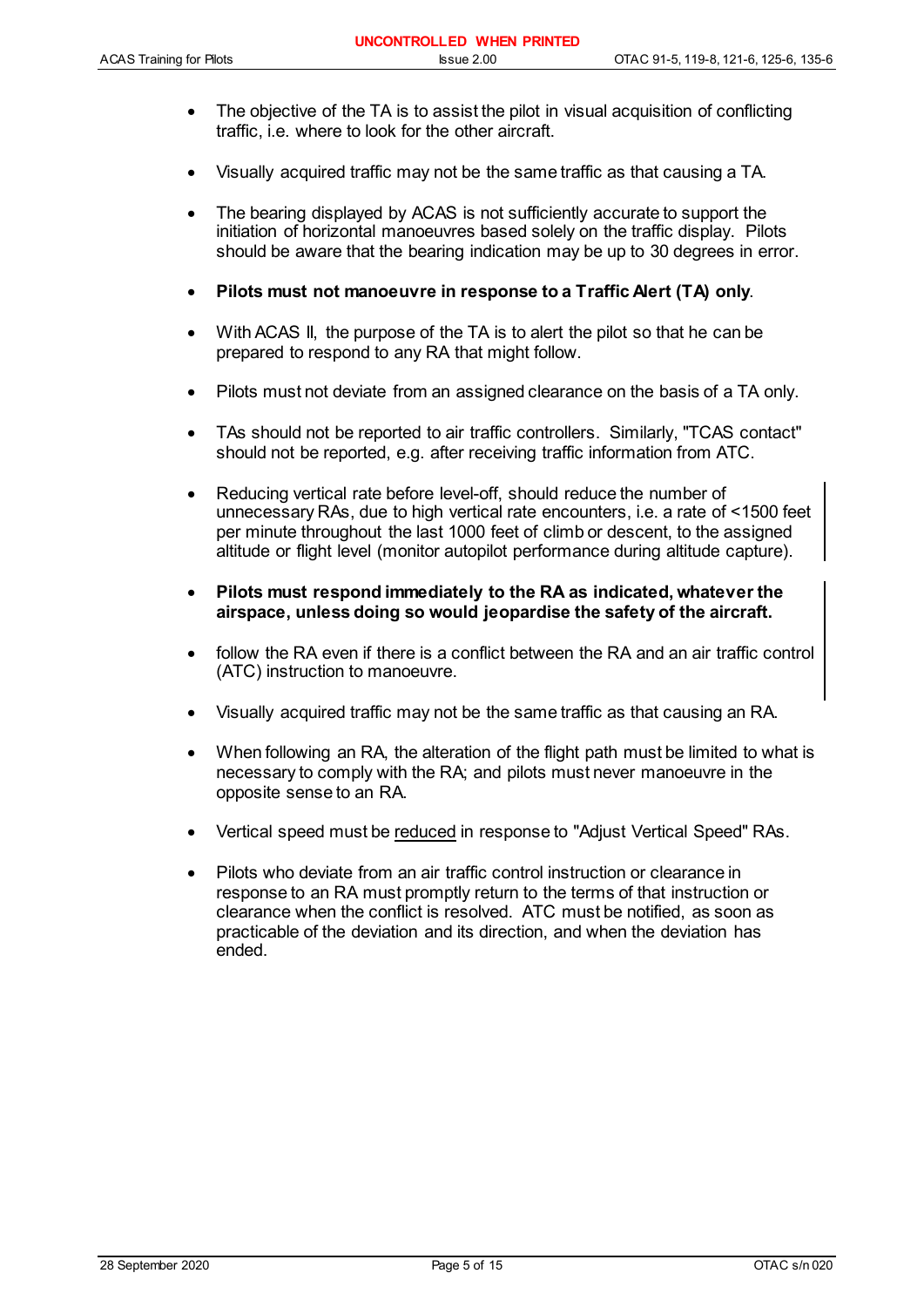# **Appendix A**

# **Guidance on flight crew training programmes for use of ACAS II**

This appendix is based on *ACAS II Training Guidelines for Pilots* in PANS-OPS, Volume III, Attachment A to Section 4, Chapter 3*.*

### **1 Purpose**

- 1.1 During the implementation of the airborne collision avoidance system (ACAS) several operational issues were identified that were attributed to deficiencies in pilot training programmes. To address these deficiencies, a set of performance-based training objectives for ACAS pilot training was developed.
- 1.2 This guidance contains performance-based training objectives for ACAS II flight crew training. Information contained in this paper that relates to traffic advisories (TAs) is also applicable to ACAS I.

### **2 Scope**

- 2.1 The training objectives cover five areas: theory of operation; pre-flight operations; general in-flight operations; response to traffic advisories (TAs); and response to resolution advisories (RAs).
- 2.2 The training objectives are further divided into the areas of: academic training; ACAS manoeuvre training; ACAS initial evaluation; and ACAS recurrent qualification. In each area, objectives and acceptable performance criteria are defined.
- 2.3 No attempt has been made to define how the training programme should be implemented. Instead, objectives define the knowledge a pilot operating ACAS is expected to possess and the performance expected from a pilot who has completed ACAS training. however, the guidelines do indicate those areas in which the pilot receiving the training should demonstrate his/her understanding, or performance, using a real-time, interactive training device, i.e. a simulator or a computer-based training (CBT) aid.

### **3 Performance Based Training Objectives**

### **3.1 ACAS Academic Training**

This training is typically conducted in a classroom environment. The knowledge demonstrations specified in this section may be achieved through the successful completion of written tests or providing the correct responses to non-real-time computer-based training (CBT) questions.

### **3.2 Essential Items**

- 3.2.1 *Theory of operation.* The pilot should demonstrate an understanding of ACAS operation and the criteria used for issuing TAs and RAs. This training should address the following topics:
- a. *System Operation*
- OBJECTIVE: Demonstrate knowledge of how ACAS functions.
- CRITERIA: The pilot must demonstrate an understanding of the following functions: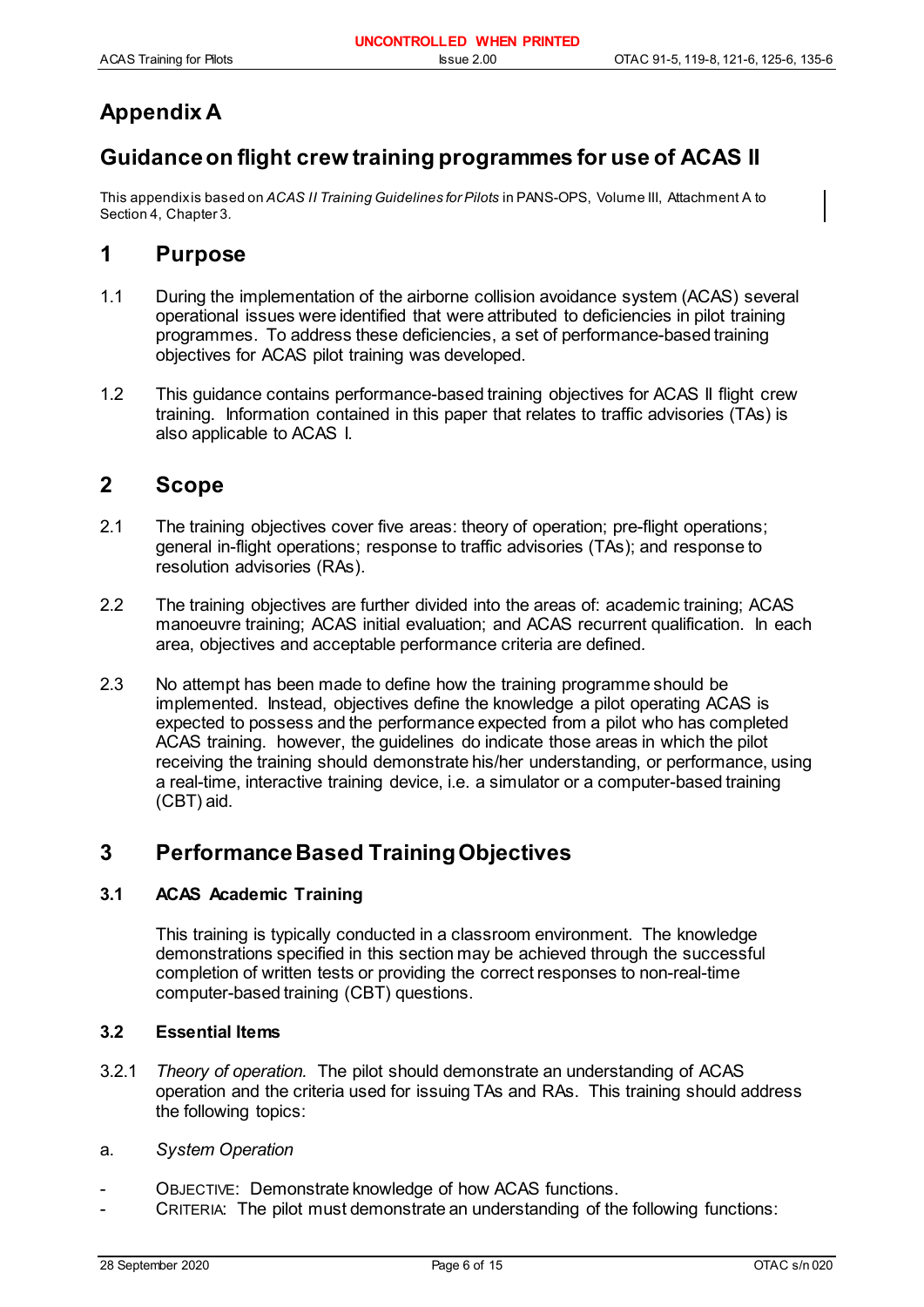- (i) Surveillance:
- ACAS interrogates other transponder-equipped aircraft within a nominal range of 14 NM; and
- ACAS surveillance range can be reduced in geographic areas with a large number of ground interrogators and/or ACAS-equipped aircraft. A minimum surveillance range of 4.5 NM is guaranteed for ACAS aircraft that are airborne.

Note: If the operator's ACAS installation provides for the use of the Mode S extended squitter, the normal surveillance range may be increased beyond the nominal 14 NM (24 km). However, this information is not used for collision avoidance purposes.

- (ii) Collision Avoidance:
- TAs can be issued against any transponder-equipped aircraft which responds to the ICAO Mode C interrogations, even if the aircraft does not have altitude-reporting capability;

Note: SSR transponders having only Mode A capability do not generate TAs. ACAS does not use Mode A interrogations; therefore, the Mode A transponder codes of nearby aircraft are not known to ACAS. In ICAO SARPs, Mode C minus the altitude is not considered Mode A because of the difference in the pulse intervals. ACAS uses the framing pulses of replies to Mode C interrogations and will track and may display aircraft equipped with an operating Mode A/C transponder whether or not the altitudereporting function has been enabled.

- RAs can be issued only against aircraft that are reporting altitude and in the vertical plane only;
- RAs issued against an ACAS-equipped intruder are co-ordinated to ensure complementary RAs are issued;
- Failure to respond to an RA deprives the aircraft of the collision protection provided by its ACAS. Additionally, in ACAS-ACAS encounters, it also restricts the choices available to the other aircraft's ACAS and thus renders the other aircraft's ACAS less effective than if the first aircraft were not ACAS equipped; and
- Manoeuvring in a direction opposite to that indicated by an RA is likely to result in further reduction in separation. This is particularly true in the case of an ACAS-ACAS co-ordinated encounter.
- b. *Advisory Thresholds*
- OBJECTIVE: Demonstrate knowledge of the criteria for issuing TAs and RAs.
- CRITERIA: The pilot must be able to demonstrate an understanding of the methodology used by ACAS to issue TAs and RAs, and the general criteria for the issuance of these advisories to include:
- (i) ACAS advisories are based on time to closest point of approach (CPA) rather than distance. The time must be short and vertical separation must be small, or projected to be small, before an advisory can be issued. The separation standards provided by air traffic services are different from those against which ACAS issues alerts;
- (ii) Thresholds for issuing a TA or RA vary with altitude. The thresholds are larger at higher altitudes;
- (iii) TAs generally occur from 20 to 48 seconds prior to CPA. When ACAS is operated in TA-only mode, RAs will be inhibited;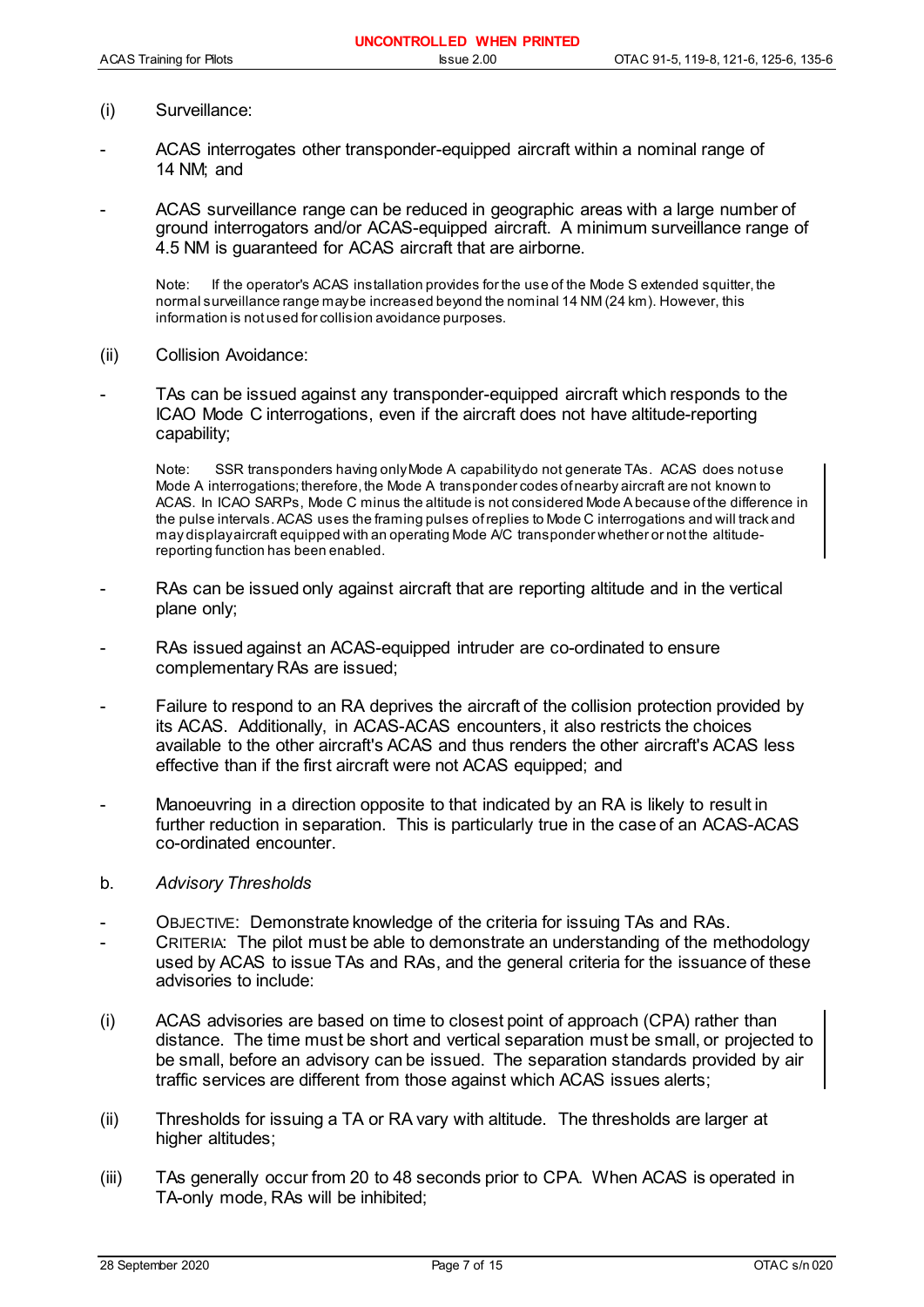- (iv) RAs occur from 15 to 35 seconds before the projected CPA; and
- (v) RAs are chosen to provide the desired vertical separation at CPA. As a result, RAs can instruct a climb or descent through the intruder aircraft's altitude.

#### c. *ACAS Limitations*

- OBJECTIVE: To verify that the pilot is aware of the limitations of ACAS.
- CRITERIA: The pilot should demonstrate a knowledge and understanding of the ACAS limitations including:
- (i) ACAS will neither track nor display non-transponder equipped aircraft, nor aircraft with an inoperable transponder, nor aircraft with a Mode A transponder; and
- (ii) ACAS will automatically fail if the input from the aircraft's barometric altimeter, radio altimeter or transponder is lost.

Note 1: In some installations, the loss of information from other on-board systems such as an inertial reference system (IRS) or attitude heading reference system (AHRS) may result in an ACAS failure. Individual operators should ensure their pilots are aware of what types of failures will result in an ACAS failure.

- (iii) Some aircraft within 380 ft above ground level (AGL) (nominal value) will not be displayed. If ACAS is able to determine that an aircraft below this altitude is airborne, it will be displayed;
- (iv) ACAS may not display all proximate transponder-equipped aircraft in areas of high density traffic; however, it will still issue RAs as necessary;
- (v) Because of design limitations, the bearing displayed by ACAS is not sufficiently accurate to support the initiation of horizontal manoeuvres based solely on the traffic display;
- (vi) ACAS will neither display nor give alerts against intruders with a vertical speed in excess of 10,000 ft/min. In addition, the design implementation may result in some short-term errors in the tracked vertical speed of an intruder during periods of high vertical acceleration by the intruder; and
- (vii) Stall warnings, ground proximity warning systems (GPWS)/ enhanced ground proximity warning systems (EGPWS/TAWS) warnings, and windshear warnings take precedence over advisories. When either a GPWS/EGPWS/TAWS or windshear warning is active, ACAS will automatically switch to the 'TA-only' mode of operation except that ACAS aural annunciations will be inhibited. ACAS will remain in 'TA-only' mode for 10 seconds after the GPWS/EGPWS/TAWS or windshear warning is removed.
- d. *ACAS Inhibits*
- OBJECTIVE: To verify that the pilot is aware of the conditions under which certain functions of ACAS are inhibited.
- CRITERIA: The pilot should demonstrate a knowledge and understanding of the various ACAS inhibits including:
- (i) "Increase Descent" RAs are inhibited below 1,450 ft AGL;
- (ii) "Descend" RAs are inhibited below 1,100 ft AGL;
- (iii) All RAs are inhibited below 1,000 ft AGL;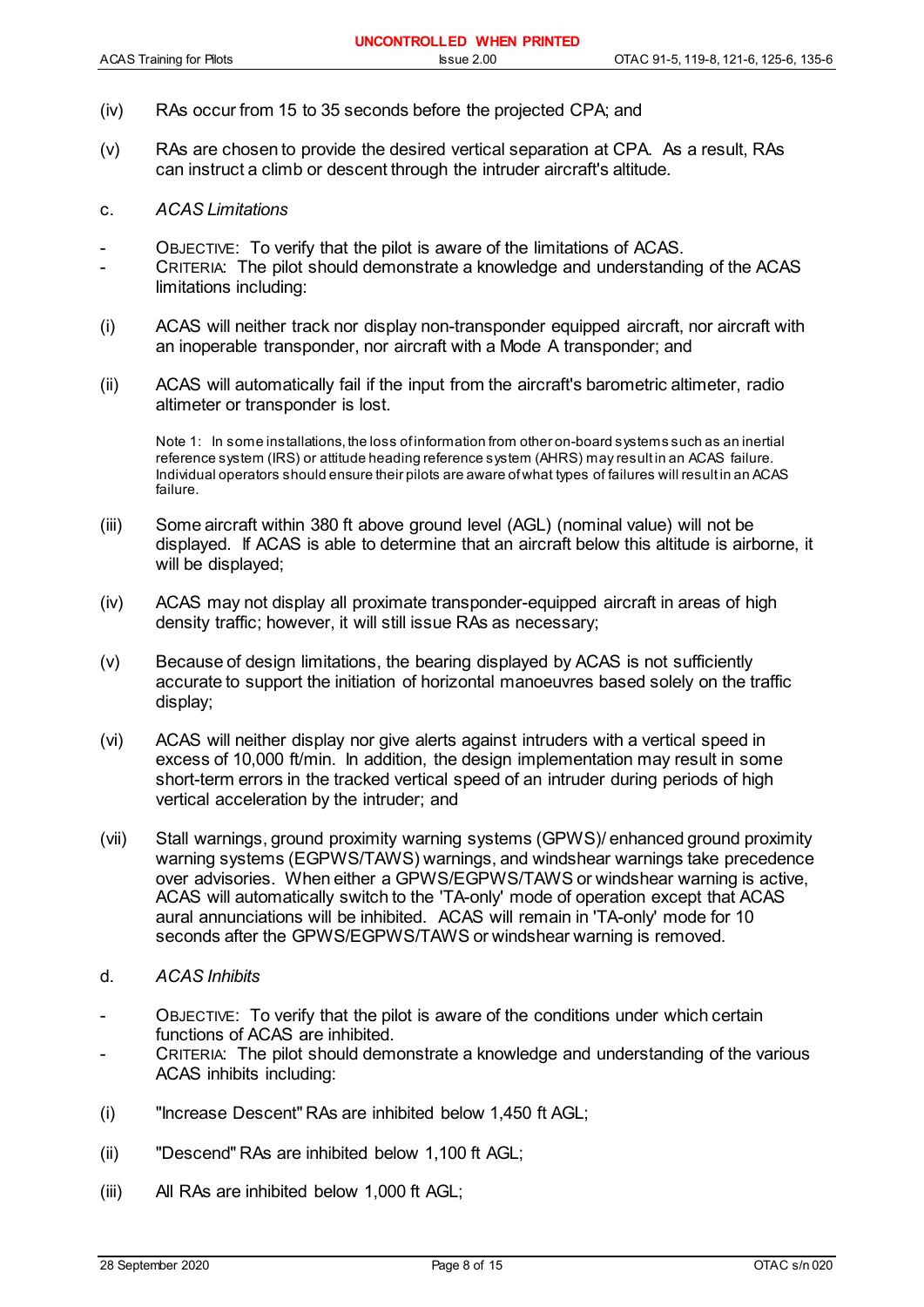(iv) All ACAS aural annunciations are inhibited below 500 ft AGL (1000ft Version 6.04A); this includes the aural annunciation for TAs; and

Note: Inhibited below the heights stated ±100 ft.

(v) Altitude and configuration under which "Climb" and "Increase Climb" RAs are inhibited: ACAS can still issue "Climb" and "Increase Climb" RAs when operating at the aircraft's maximum altitude or certified ceiling. However, if aircraft performance at maximum altitude is not sufficient to enable compliance with the climb rate required by a climb RA, the response should still be in the required sense but not beyond the extent permitted by aircraft performance limitations.

Note: In some aircraft types, "Climb" or "Increase Climb" RAs are never inhibited.

### 3.2.2 *Operating Procedures*

The pilot should demonstrate the knowledge required to operate the ACAS and interpret the information presented by ACAS. This training should address the following topics:

- a. *Use of controls*
- OBJECTIVE: To verify that the pilot can properly operate all ACAS controls and display controls.
- CRITERIA: Demonstrate the proper use of controls including:
- (i) Aircraft configuration required to initiate a Self Test;
- (ii) Steps required to initiate a Self Test;
- (iii) Recognising when the Self Test is successful, and when it is unsuccessful. When the Self Test is unsuccessful, recognising the reason for the failure, and, if possible, correcting the problem;
- (iv) Recommended usage of traffic display range selection. Low ranges are used in the terminal area, and the higher display ranges are used in the en-route environment and in the transition between the terminal and en-route environment;
- (v) If available, recommended usage of the 'Above/Below' mode selector. 'Above' mode should be used during climb, and 'Below' mode should be used during descent;
- (vi) Recognition that the configuration of the traffic display, i.e. range and 'Above/Below' selection, does not affect the ACAS surveillance volume;
- (vii) Selection of lower ranges on the traffic display to increase display resolution when an advisory is issued;
- (viii) If available, proper selection of the display of absolute or relative altitude and the limitations of using the absolute display option if a barometric correction is not provided to ACAS; and
- (ix) Proper configuration to display the appropriate ACAS information without eliminating the display of other needed information.

Note: The wide variety of display implementations makes it difficult to establish definitive criteria. When the training programme is developed, these general criteria should be expanded to cover specific details for an operator's specific display implementation.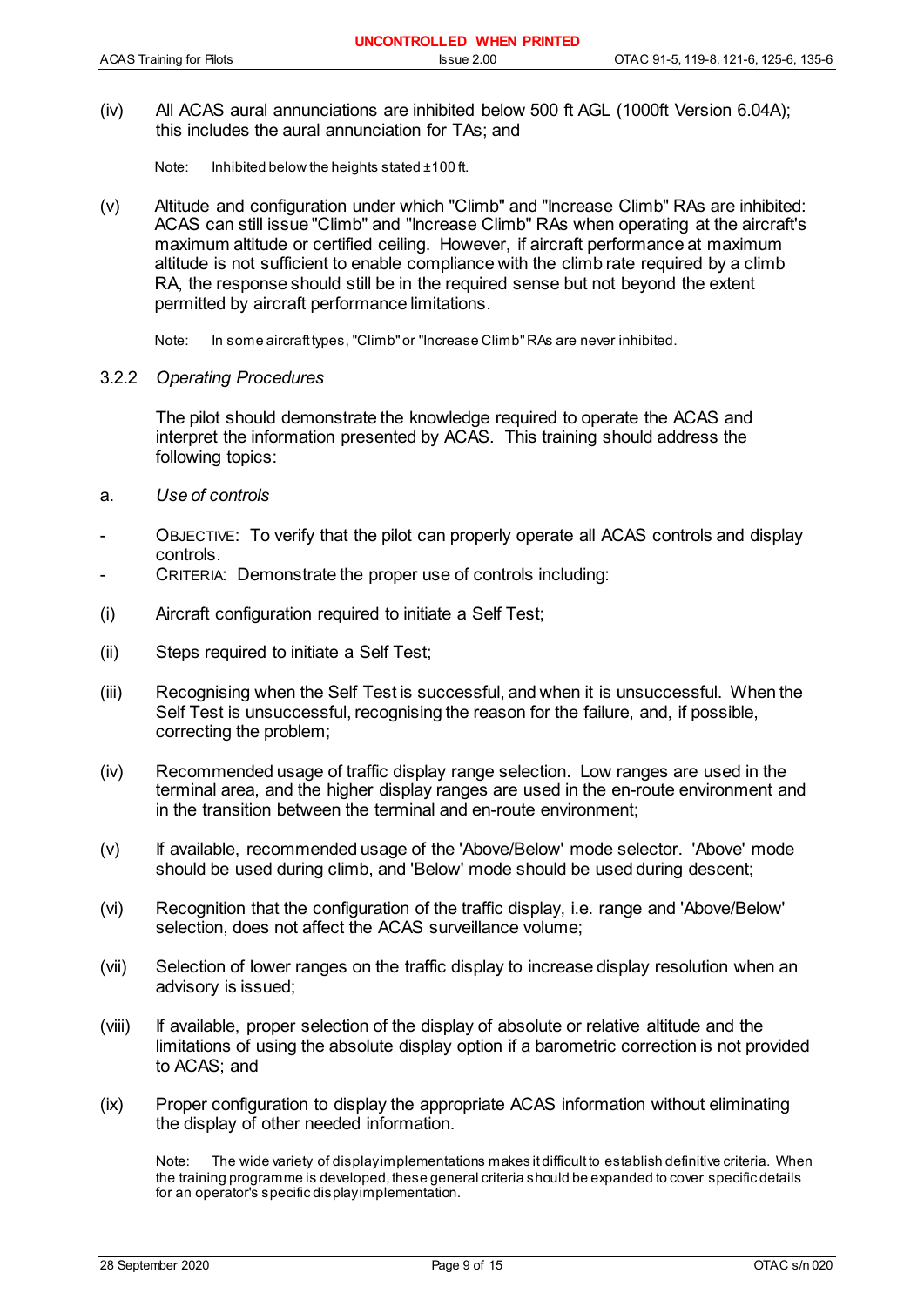#### b. *Display Interpretation*

- OBJECTIVE: To verify that a pilot understands the meaning of all information that can be displayed by ACAS.
- CRITERIA: The pilot should demonstrate the ability to properly interpret information displayed by ACAS including:
- (i) Other traffic, i.e. traffic within the selected display range that is not proximate traffic, or causing a TA or RA to be issued;
- (ii) Proximate traffic, i.e. traffic that is within 6 NM and  $\pm$ 1,200 ft;
- (iii) Non-altitude reporting traffic;
- (iv) No bearing TAs and RAs;
- (v) Off-scale TAs and RAs. The selected range should be changed to ensure that all available information on the intruder is displayed;
- (vi) Traffic alerts. The minimum available display range of the traffic display that allows the traffic to be displayed should be selected to provide the maximum display resolution;
- (vii) Resolution advisories (traffic display). The minimum available display range of the traffic display which allows the traffic to be displayed should be selected to provide the maximum display resolution;
- (viii) Resolution advisories (RA display). Pilots should demonstrate knowledge of the meaning of the red and green areas or the meaning of pitch or flight path angle cues displayed on the RA display. For displays using red and green areas, pilots should demonstrate knowledge of when the green areas will and will not be displayed. Pilots should also demonstrate an understanding of the RA display limitations, i.e. if a vertical speed tape is used and the range of the tape is less than 2,500 ft/min, how an Increase Rate RA will be displayed; and
- (ix) If appropriate, awareness that navigation displays oriented "Track-Up" may require a pilot to make a mental adjustment for drift angle when assessing the bearing of proximate traffic.

Note: The wide variety of display implementations will require the tailoring of some criteria. When the training programme is developed, these criteria should be expanded to cover details for an operator's specific display implementation.

- c. *Use of the 'TA-only' mode*
- OBJECTIVE: To verify that a pilot understands the appropriate times to select the 'TAonly' mode of operation and the limitations associated with using this mode.
- CRITERIA: The pilot should demonstrate the following:
- (i) Knowledge of the operator's procedures for the use of 'TA-only' mode;
- (ii) Reasons for using this mode and situations in which its use may be desirable. These include operating in known close proximity to other aircraft such as when visual approaches are being used to closely spaced parallel runways or taking off towards aircraft operating in a VFR corridor. If TA-only mode is not selected when an airport is conducting simultaneous operations from parallel runways separated by less than 1 200 ft, and to some intersecting runways, RAs can be expected. If an RA is received in these situations, the response should comply with the operator's approved procedures; and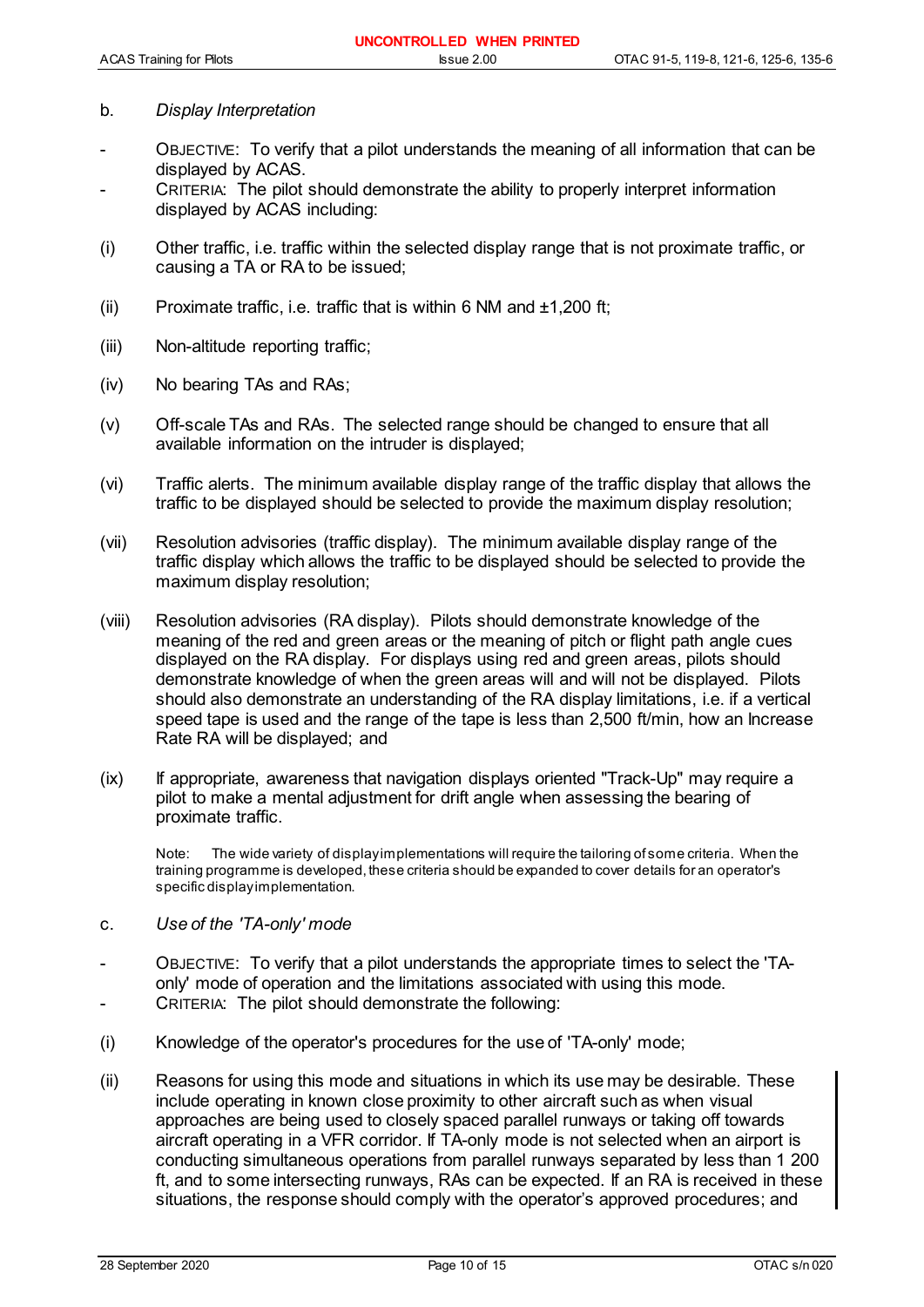(iii) TA aural annunciation is inhibited below 500 ft AGL. As a result, TAs issued below this height may not be noticed unless the TA display is included in the routine instrument scan.

Note: Inhibited below the height stated ±100 ft.

#### d. *Crew Co-ordination*

- OBJECTIVE: To verify that the pilots adequately brief other crew members on how TAs and RAs will be handled.
- CRITERIA: Pilots should demonstrate that their pre-flight briefing addresses the procedures that will be used in responding to TAs and RAs including:
- (i) Division of duties between the pilot flying and the pilot not flying, including a clear definition of whether the pilot flying or the pilot-in-command will fly the aircraft during a response to an RA;
- (ii) Expected call-outs;
- (iii) Communications with ATC; and
- (iv) Conditions under which an RA may not be followed and who will make this decision.

Note 1: Different operators have different procedures for conducting pre-flight briefings and for responding to TAs and RAs. These factors should be taken into account when implementing the training programme.

Note 2: It is essential that the operator specifies the conditions under which an RA need not be followed, reflecting the Governor's advice (see paragraph 4.3 in the OTAC above). This should not be an item left to the discretion of a crew.

Note 3: This portion of the training may be combined with other training such as crew resource management (CRM).

#### e. *Reporting Requirements*

- OBJECTIVE: To verify that the pilot is aware of the requirements for reporting RAs to the controller and other authorities.
- CRITERIA: The pilot should demonstrate the following:
- (i) The use of the phraseology contained in the *Procedures for Air Navigation Services - Air Traffic Management* (PANS-ATM, Doc 4444); and
- (ii) Understanding that verbal reports should be made to the appropriate air traffic control unit:
- Whenever any manoeuvre has caused the aircraft to deviate from an air traffic clearance;
- When returning/returned to the current clearance, as soon as the conflict is resolved; and
- When ATC issues instructions that, if followed, would cause the flight crew to manoeuvre the aircraft contrary to an RA with which they are complying.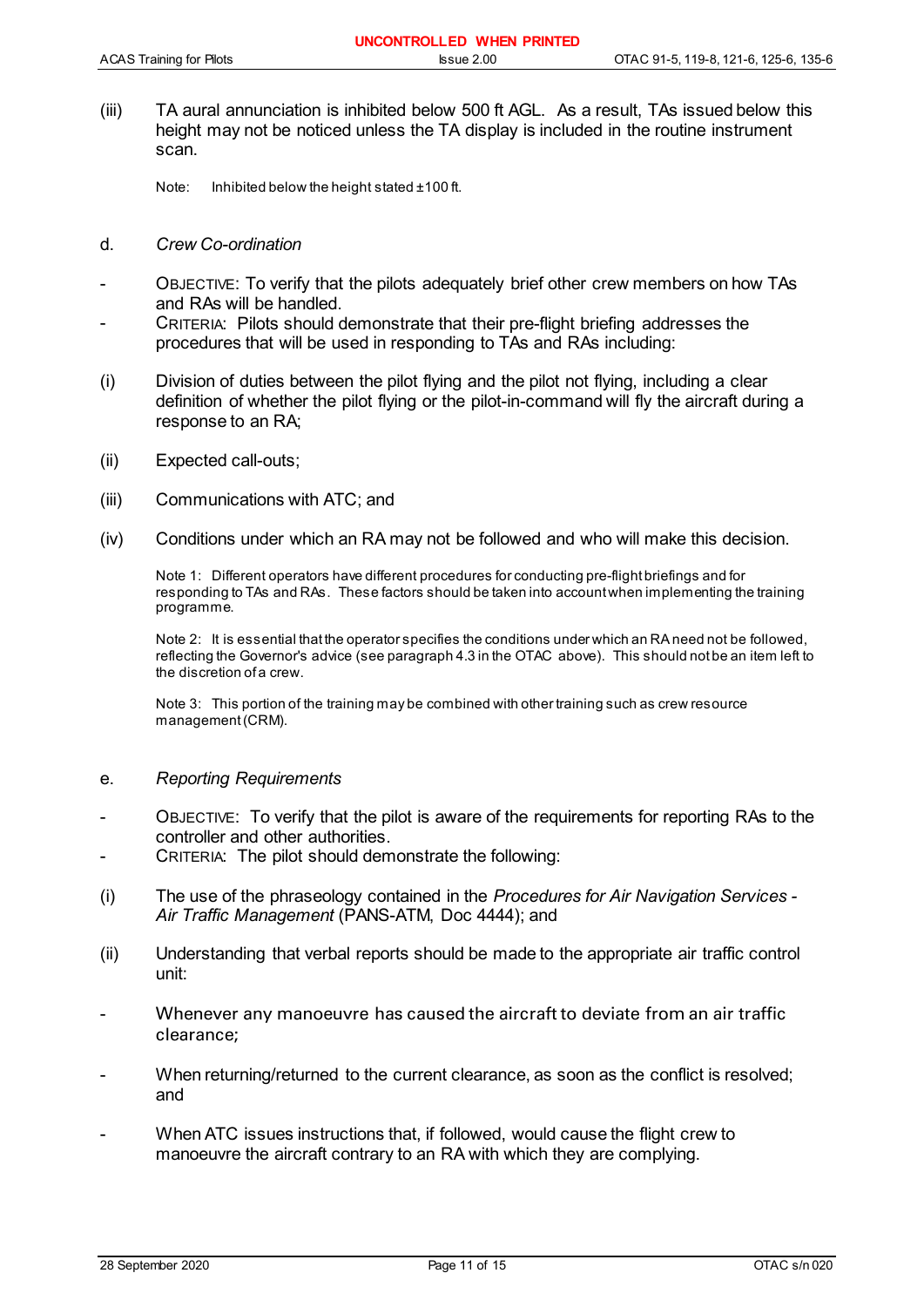|                                 | UNCONTROLLED WHEN PRINTED |                                       |
|---------------------------------|---------------------------|---------------------------------------|
| <b>ACAS Training for Pilots</b> | $l$ ssue $2.00$           | OTAC 91-5, 119-8, 121-6, 125-6, 135-6 |

(iii) Where information can be obtained regarding the need for making written reports to various States when an RA is issued. Various States have different reporting requirements and the material available to the pilot should be tailored to the airline's operating environment. Reference should also be made to the requirements of OTAR Part 13, Occurrence Reporting.

### 3.2.3 **Desirable Items**

- a. *Advisory thresholds*
- OBJECTIVE: Demonstrate knowledge of the criteria for issuing TAs and RAs.
- CRITERIA: The pilot should be able to demonstrate an understanding of the methodology used by ACAS to issue TAs and RAs and the general criteria for the issuance of these advisories to include:
- (i) The TA altitude threshold is 850 ft when below FL 420 and 1,200 ft when above FL 420;
- (ii) When the vertical separation at CPA is projected to be less than the ACAS-desired separation, an RA requiring a change to the existing vertical speed will be issued. The ACAS-desired separation varies from 300 ft at low altitude to a maximum of 700 ft above FL 300;
- (iii) When the vertical separation at CPA is projected to be just outside the ACAS-desired separation, an RA that does not require a change to the existing vertical speed will be issued. This separation varies from 600 to 800 ft; and
- (iv) RA fixed range thresholds vary between 0.2 NM at low altitude and 1.1 NM at high altitude. These fixed-range thresholds are used to issue RAs in encounters with slow closure rates.

### **3.3 ACAS Manoeuvre Training**

- 3.3.1 When training pilots in correct responses to ACAS-displayed information, TAs and RAs are most effective when accomplished in a flight simulator equipped with an ACAS display and controls similar in appearance and operation to those in the aircraft. If a simulator is utilised, CRM aspects of responding to TAs and RAs should be practised during this training.
- 3.3.2 If an operator does not have access to an ACAS-equipped simulator, the initial ACAS training should be conducted by means of an interactive CBT with an ACAS display and controls similar in appearance and operation to those in the aircraft the pilot will fly. This interactive CBT should depict scenarios in which real-time responses must be made. The pilot should be informed whether or not the responses made were correct. If the response was incorrect or inappropriate, the CBT should show what the correct response should be.
- 3.3.3 The scenarios in the manoeuvre training should include: initial RAs that require a change in vertical speed; initial RAs that do not require a change in vertical speed; maintain rate RAs; altitude crossing RAs; increase rate RAs; RA reversals; weakening RAs; RAs issued while the aircraft is at maximum altitude; and multi-aircraft encounters. In all scenarios, excursions should be limited to the extent required by the RA. The scenarios should be concluded with a return to the original flight profile. The scenarios should also include demonstrations of the consequences of not responding to RAs, slow or late responses, and manoeuvring opposite to the direction called for by the displayed RA as follows: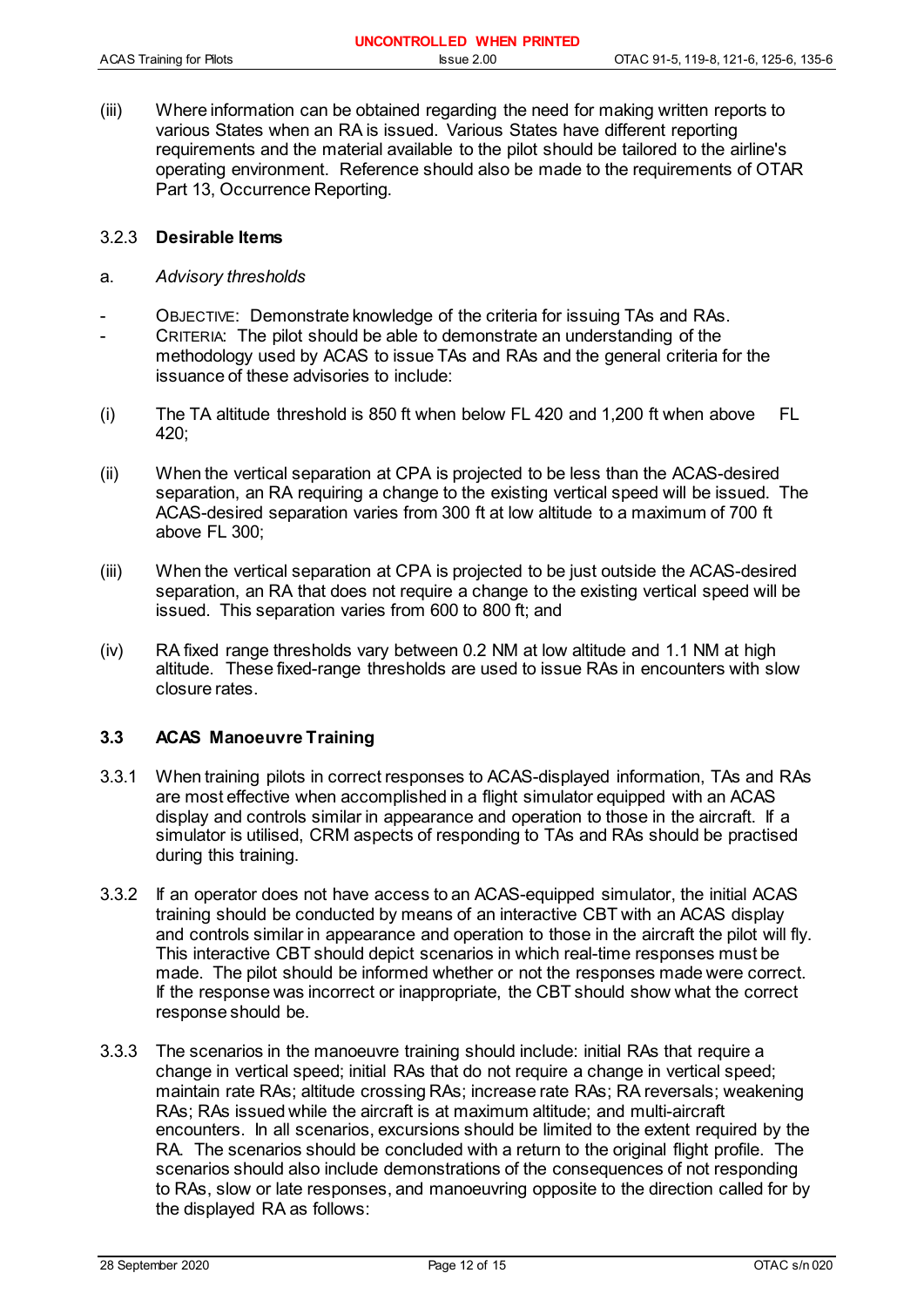Note: Additional training material is available from Eurocontrol: www.eurocontrol/acas

#### a. *TA Responses*

- OBJECTIVE: To verify that the pilot properly interprets and responds to TAs.
- CRITERIA: The pilot should demonstrate the following:
- (i) Proper division of responsibilities between the pilot flying and pilot not flying: Pilot flying should continue to fly the aeroplane and be prepared to respond to any RA that might follow. The pilot not flying should provide updates on the traffic location shown on the ACAS display and use this information to help visually acquire the intruder;
- (ii) Proper interpretation of the displayed information: Visually search for the traffic causing the TA at a location shown on the traffic display. Use should be made of all information shown on the display, note being taken of the bearing and range of the intruder (amber circle), whether it is above or below (data tag), and its vertical speed direction (trend arrow);
- (iii) Other available information is used to assist in visual acquisition. This includes ATC "party-line" information, traffic flow in use, etc.;
- $(iv)$  Because of the limitations described in 3.1.2.1(c)(v), the pilot flying should not manoeuvre the aircraft based solely on the information shown on the ACAS display; and
- (v) When visual acquisition is attained, right of way rules are used to maintain or attain safe separation. No unnecessary manoeuvres are initiated. The limitations of making manoeuvres based solely on visual acquisition, especially at high altitude or at night, or without a definite horizon are understood.
- b. *RA Responses*
- OBJECTIVE: To verify that the pilot properly interprets and responds to RAs.
- CRITERIA: The pilot should demonstrate:
- (i) Proper division of responsibilities between the pilot flying and the pilot not flying. Pilot flying should respond to the RA with positive control inputs, when required; while the pilot not flying is providing updates on the traffic location, checking the traffic display and monitoring the response to the RA. Proper CRM should be used. If the operator's procedures require the pilot-in-command to fly all RAs, transfer of aircraft control should be demonstrated.
- (ii) Proper interpretation of the displayed information: The pilot recognises the intruder causing the RA to be issued (red square on display). The pilot responds appropriately;
- (iii) for RAs requiring a change in vertical speed, initiation of a response in the proper direction within five seconds of the RA being displayed. Pilot actions must focus on tasks related to manoeuvring the aeroplane in response to the RA and flight crew coordination, avoiding distractions that may interfere with a correct and timely response. After initiating the manoeuvre, and as soon as possible, as permitted by flight workload, ATC is notified using the standard phraseology if the manoeuvre requires a deviation from the current ATC instruction or clearance;

Note: ICAO PANS-OPS Volume III, Section 4, Chapter 3 - Operation of airborne collision avoidance system (ACAS) equipment states that in the event of an ACAS Resolution Advisory (RA) pilots shall respond immediately by following the RA as indicated, unless doing so would jeopardise the safety of the aircraft.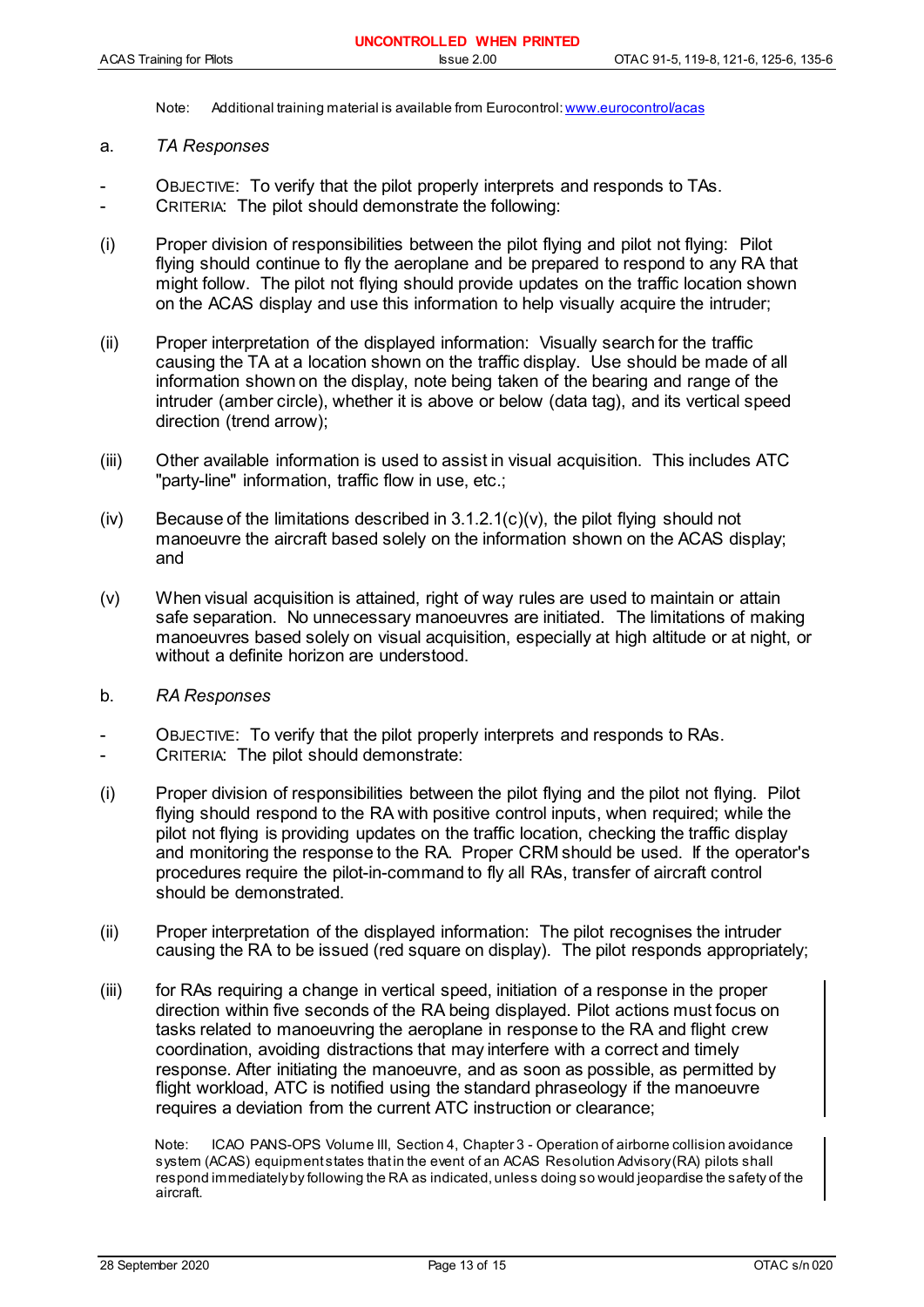- (iv) for RAs not requiring a change in vertical speed, focus on tasks associated with following the RA, including preparedness for a modification to the initially displayed RA where a change in vertical speed may be required. Distractions that may interfere with a correct and timely response must be avoided;
- (v) Recognition of, and proper response to, modifications to the initially displayed RA:
- For Increase Rate RAs, the vertical speed is increased within 2 1/2 seconds of the RA being displayed;
- For RA reversals, the manoeuvre is initiated within 2 1/2 seconds of the RA being displayed;
- For RA weakenings, the vertical speed is modified to initiate a return towards level flight within 2 1/2 seconds of the RA being displayed; and
- For RAs that strengthen, the manoeuvre to comply with the revised RA is initiated within 2 1/2 seconds of the RA being displayed;
- (vi) Recognition of altitude crossing encounters and the proper response to these RAs;
- (vii) For RAs that do not require a change in vertical speed, the vertical speed needle or pitch angle, remains outside the red area on the RA display;
- (viii) For Maintain Rate RAs, the vertical speed is not reduced. Pilots should recognise that a Maintain Rate RA may result in crossing through the intruder's altitude;
- (ix) That if a justified decision is made to not follow an RA, the resulting vertical rate is not in a direction opposite to the sense of the displayed RA;
- (x) That the deviation from the current clearance is minimised by levelling the aircraft when the RA weakens and when "Clear of Conflict" is annunciated, executing a prompt return to the current clearance; and notifying ATC as soon as possible, as permitted by flight crew workload:
- (xi) That when possible, an ATC clearance is complied with while responding to an RA. For example, if the aircraft can level at the assigned altitude while responding to a reduce climb or reduce descent RA, it should be done;
- (xii) That when simultaneous conflicting instructions to manoeuvre are received from ATC and an RA, the RA is followed and, as soon as possible, as permitted by flight crew workload, ATC is notified using standard phraseology;
- (xiii) A knowledge of the ACAS multi-aircraft logic and its limitations, and that ACAS can optimise separations from two aircraft by climbing or descending towards one of them. For example, ACAS considers as intruders only aircraft that it finds to be a threat when selecting an RA. As such, it is possible for ACAS to issue an RA against one intruder, which results in a manoeuvre towards another intruder that is not classified as a threat. If the second intruder becomes a threat, the RA will be modified to provide separation from that intruder;
- (xiv) A knowledge of the consequences of not responding to an RA and manoeuvring in the direction opposite to the RA; and
- (xv) That a prompt response is made when a climb RA is issued while the aircraft is at the maximum altitude.